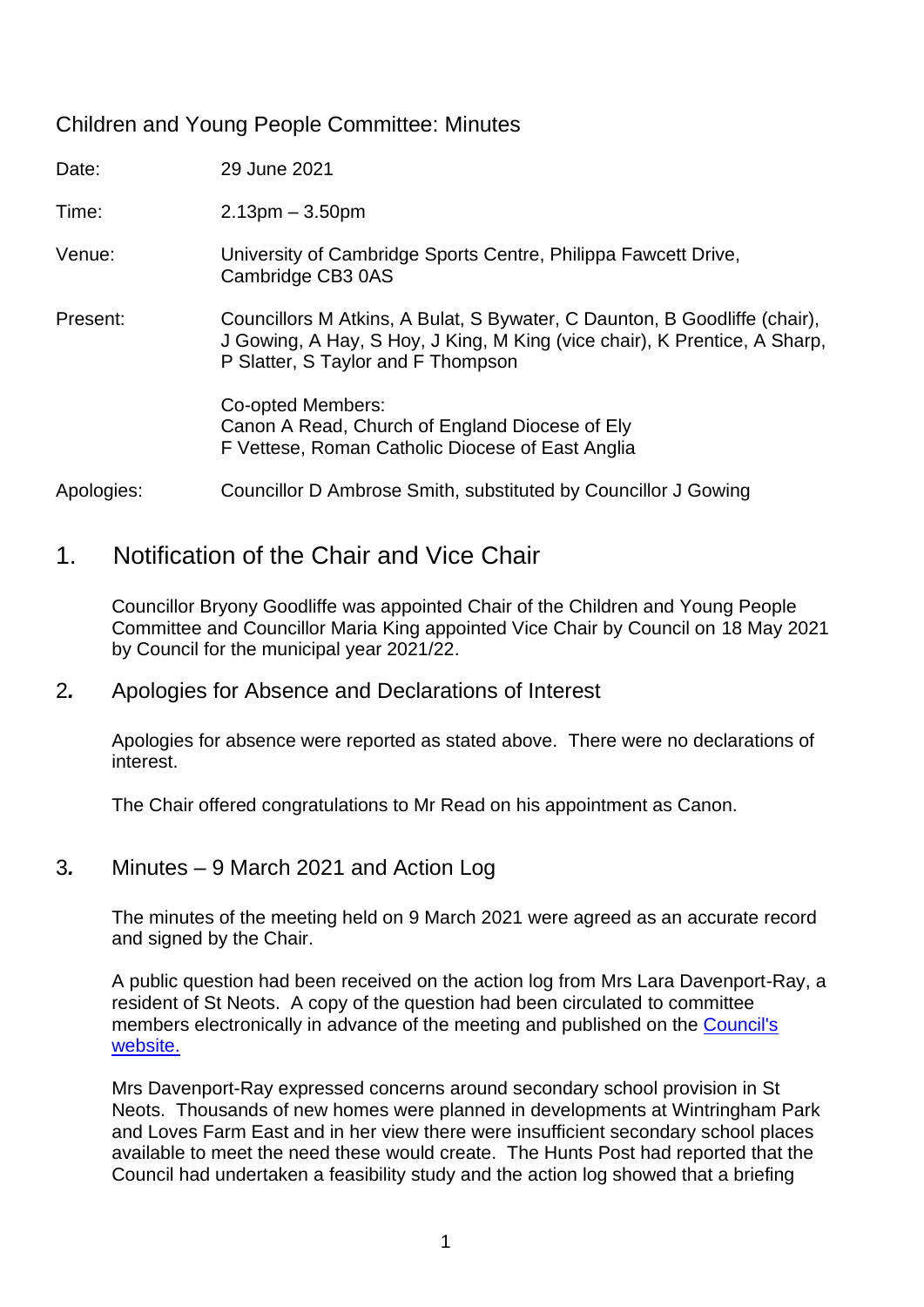note had been circulated to members of the committee with the action marked as closed. Mrs Davenport-Ray asked that the feasibility study should be shared with the community if it had been completed. If it was not complete, she asked that the briefing note provided to the committee should be shared in the interests of clarity and transparency.

There were no questions of clarification from the Committee.

The Director of Education stated that the feasibility study was complete. A number of options were available and council officers were working with the academy trusts responsible for Longsands and Ernulf Academies on these. The Department for Education (DfE) had identified a viable site for additional secondary school provision in St Neots and there was an approved free school, but the DfE's plans for this were not yet known. However, the demographic forecasts over the planning period suggested that the existing published admission number (PAN) of 522 pupils would meet future need, with the exception of two school years where pupil numbers would exceed this figure. It was proposed to work with schools on how this could be addressed in the two years concerned. The briefing note provided to the committee would be updated and made publicly available. Action required

The action log was noted

4. Petitions and Public Questions

No petitions had been received. One public question was heard in relation to secondary school provision in St Neots (minute 3 above refers).

5. Children and Young People Agenda Plan and Training Plan

The Committee reviewed its agenda plan and training plan.

Individual Members raised the following issues in relation to the report:

- expressed concern about the move to quarterly meetings, noting that the provisional January 2022 meeting date had already been confirmed.
- noted that the safeguarding training being offered as part of the Member Induction Programme was being rescheduled. The Chair commented that there was safeguarding training available on the Council's intranet and asked that a link be sent to committee members. Action required

The Committee noted and commented on the agenda plan and training plan.

6. Children's Occupational Therapy in Cambridgeshire Community Services

The Committee's approval was sought to change an interim cash injection into children's occupational therapy services into a permanent and recurring uplift in funding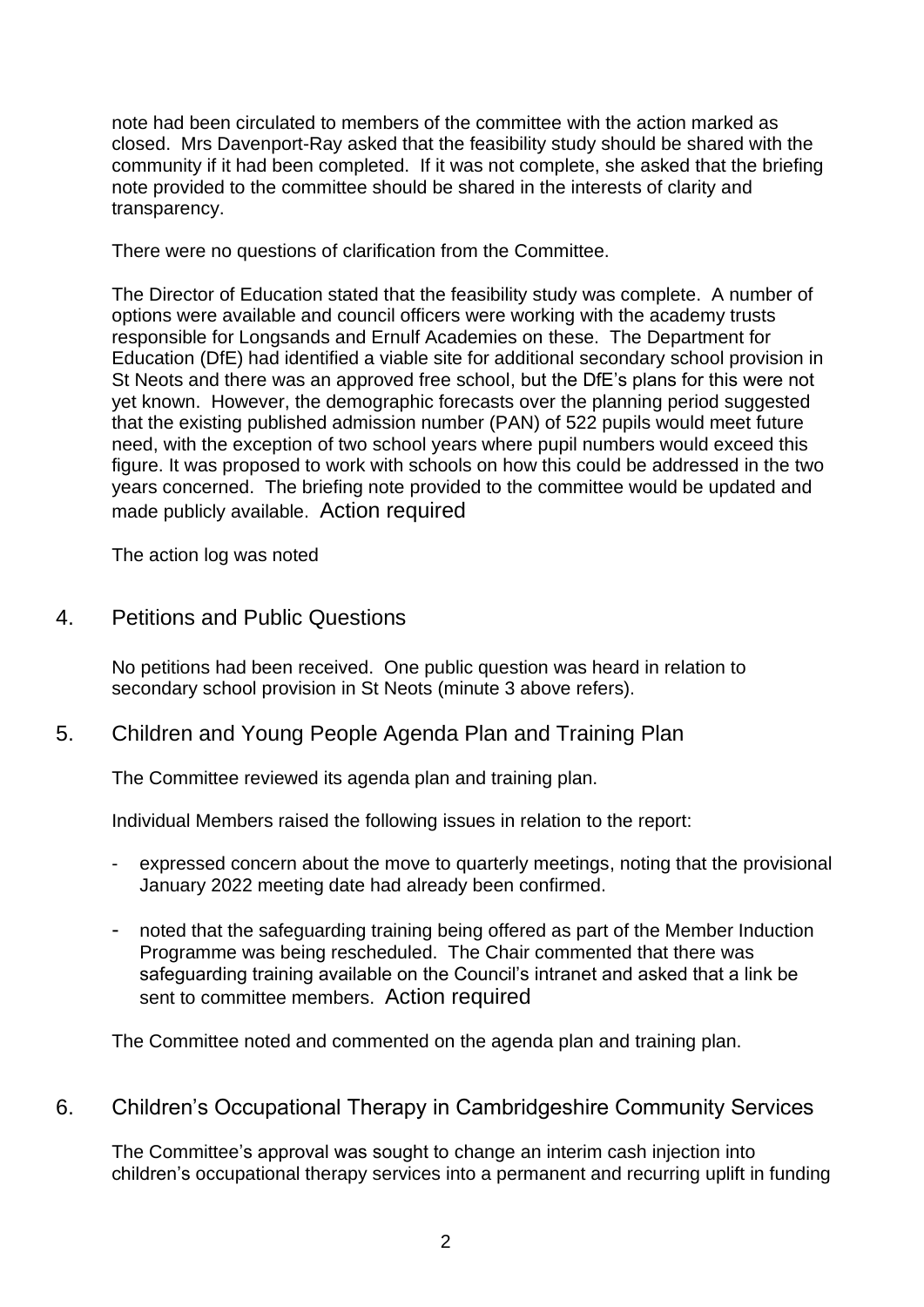of £496k from 2022/23 onwards. This request was made in the expectation of a 50% increase in the number of education, health and care plans (EHCPs) being issued during the next 10 years.

A Member expressed their thanks to officers for their hard work on this issue over a considerable period of time.

The Chair stated that she was aware of the interim support which had previously been made available and was pleased to be able to continue that work.

It was resolved unanimously to:

- a) To note and comment on the contents of the report.
- b) To support the requirement for additional permanent funding of £496,000 from 2022/23 onwards.

Co-opted members were eligible to vote on this item.

#### 7*.* Finance Monitoring Report

The Committee was advised that it was relatively early in the financial year and that most budgets were currently forecasting a balanced position. However, there was a continued pressure on the outdoor education budget which was due primarily to the impact of Covid. Pressure on the dedicated schools grant (DSG) had also been growing for a number of years due to the increasing number of pupils with education, health and care plans (EHCPs) and the complexity of their needs. Officers were continuing to work with the Department for Education (DfE) to manage the deficit, but at present there was a cumulative deficit of £26.4m to be carried forward into 2021/22 and an underlying forecast in-year pressure of £11.2m relating to high needs. The Children in Care placement budget was currently within budget and trend analysis showed a continuing reduction in overall numbers of children in care in Cambridgeshire. However, the complexity of the needs of those children and young people who were within the care system was increasing which was leading to increased costs. Appendix C to the report set out a number of proposed changes to the 2021/22 Business Plan Capital Budgets which the Committee was invited to recommend to the Strategy and Resource Committee for approval.

Individual Members raised the following issues in relation to the report:

- asked about the increase in referrals of children and young people. Officers undertook to provide this information outside of the meeting. Action required
- highlighted that the East Cambridgeshire Adult Service Development Grant on page 80 of the agenda document pack stated that the scheme had been removed in February 2020, but it still showed a budget. Officers undertook to look into this outside of the meeting and provide an update. Action required
- asked how the cumulative pressure on school places arising from multiple small housing developments was managed. The Service Director for Education stated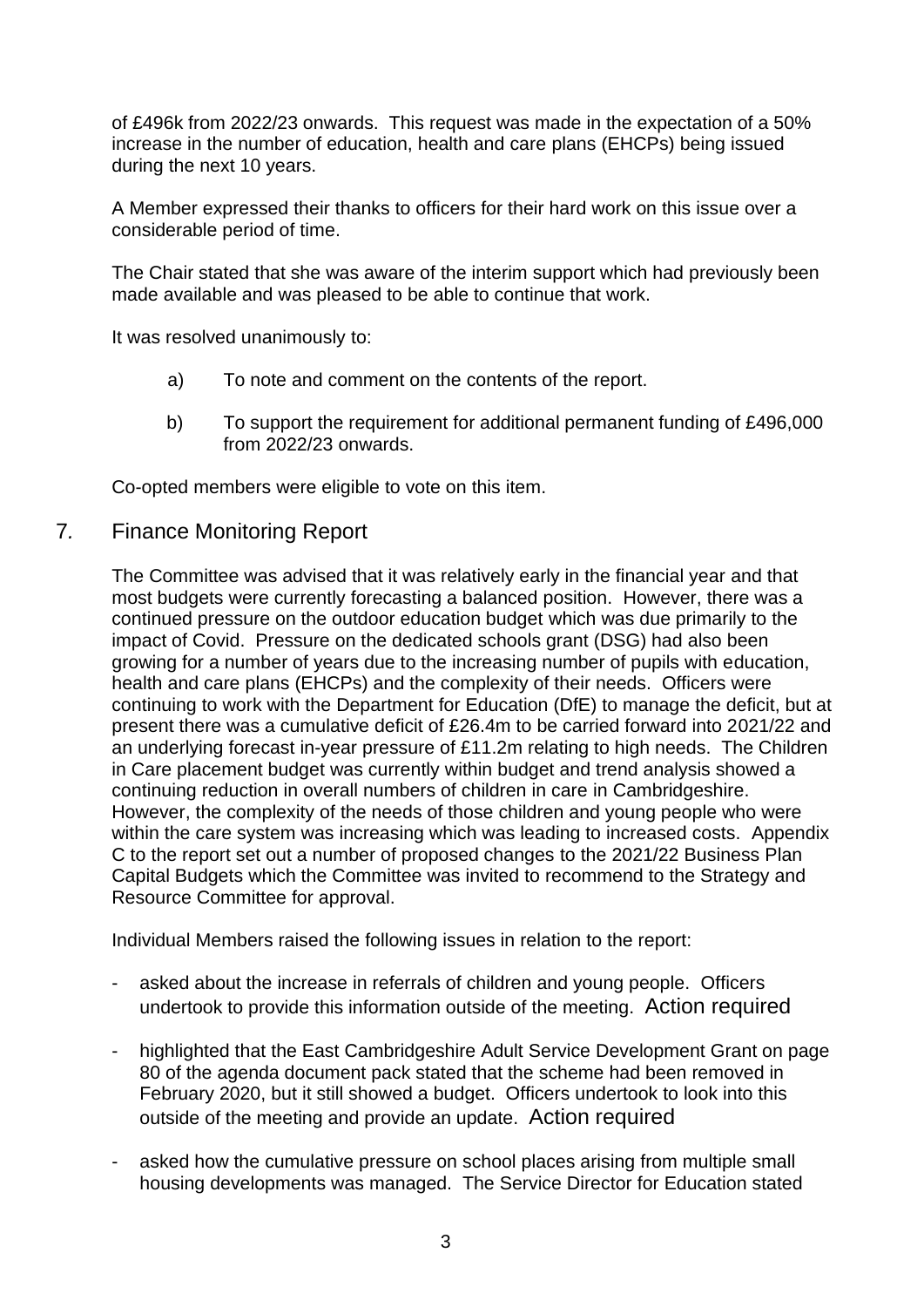that the Council published a tariff-based approach to new developments. Developers were not always asked to make contributions where sufficient school places already existed, but the Education Place Planning Team evaluated all housing schemes to ensure that sufficient places would be available and used community infrastructure levy (CIL) arrangements where appropriate. However, this did not guarantee that a place at a specific school would be available.

asked for more information on the £11.2m grant funding variance shown in the summary forecast table. Officers stated that an in-year pressure of £11.2m was forecast and that the grant was due to the cumulative deficit on the DSG rolling forward. It was suggested that using more columns in future reports would make this more clear. Action required

The Vice Chair thanked the previous Chair Councillor Bywater for the review of outdoor education which had been carried out previously. Outdoor education created a financial pressure on council funds, but was also of great social value to children and young people across the county. Finding a sustainable way forward on this issue was a priority for the Joint Administration.

It was resolved unanimously to:

- a) Review and comment on the report.
- b) Note the Section 256 arrangement in respect of Overnight and Residential Short Breaks.
- c) Recommend the changes to the capital programme budgets from the Business Plan as summarised in Appendix C for approval by the Strategy and Resource Committee.

Co-opted members were not eligible to vote on this item.

#### 8. Service Director Report: Education

The Service Director for Education stated that the number of Covid cases was continuing to increase and preventative measures remained in place which adhered to national guidance. School attendance within Cambridgeshire remained good and was within the top 10% nationally. He described the response to the Covid crisis from Cambridgeshire's school leaders and early years settings as magnificent. Schools were working hard to support GCSE and A level students and the committee would be provided with an overview of the teacher assessed grades (TAGs), but there would be no nationally published results. He anticipated another difficult summer for those involved in education, but there was a real commitment from staff to make support available to those students who might not achieve the results they hoped for.

The Council continued to face significant financial challenges in relation to education. Discussions with the Department for Education (DfE) had continued throughout Covid and the Department was comfortable with how the Council was managing its education funding, but the actual level of funding remained low and the pressures were significant. This included a significant increase in the number of families seeking education, health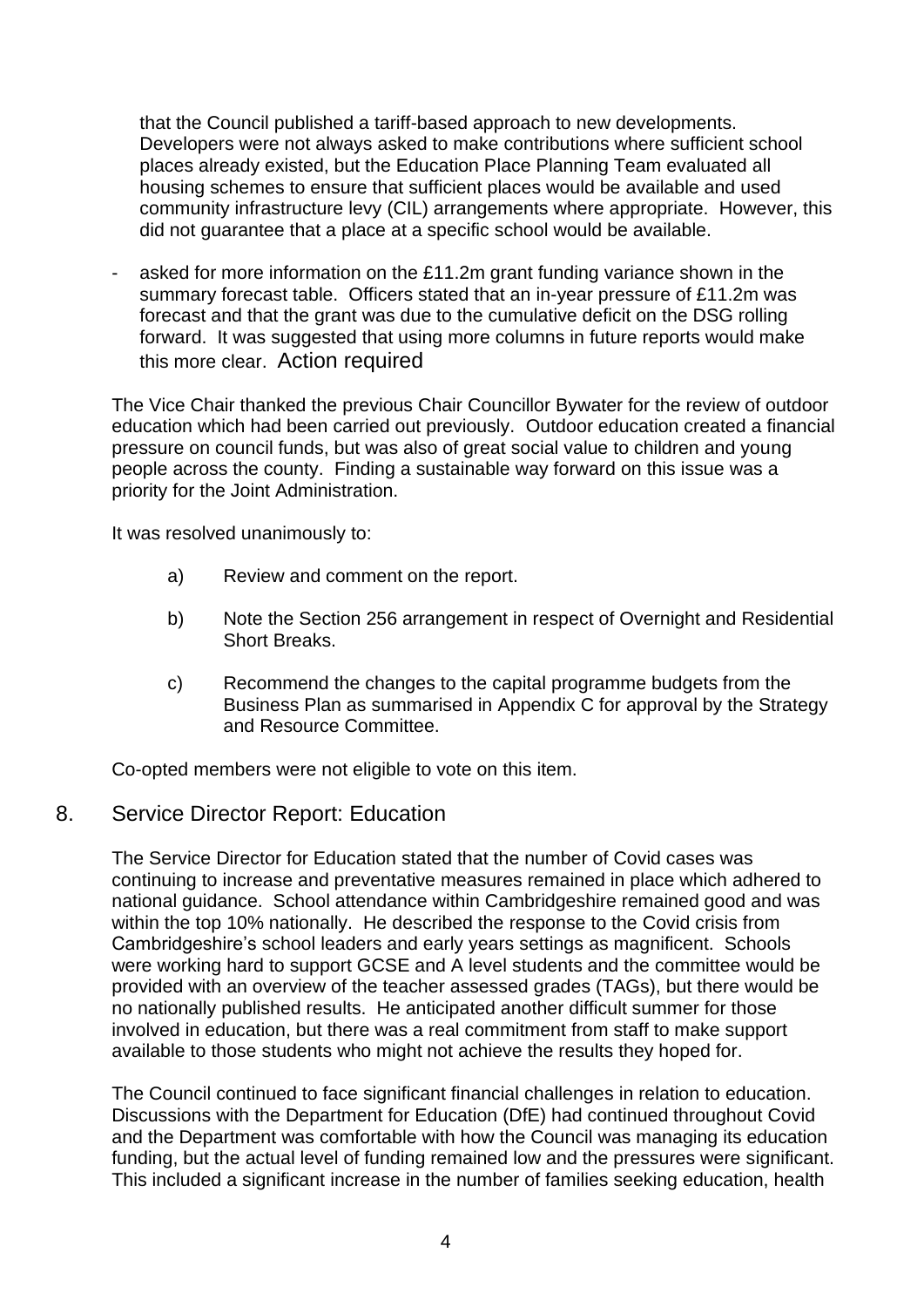and care plans (EHCPs) for their children and proposals would be brought to the committee in the autumn seeking to meet need earlier in order to improve children's outcomes without the need for an EHCP. Data was also being collated on gaps in learning. A mixed picture was emerging which was being explored with the Regional Schools Commissioner and partner organisations including the Diocesan bodies. The outcome of this work would also be brought to a future meeting.

Small schools remained an issue of particular concern and it was hoped that Government would respond to this challenge through the sparsity factor. Cambridgeshire remained one of the lowest funded local authorities for education and there was a need to continue to press for sufficient levels of funding to ensure equality of opportunity across the area.

Individual Members raised the following issues in relation to the report:

- noted that the Children's Commissioner had highlighted the impact of Covid on children's mental health and asked what was being done to address this in Cambridgeshire. Officers stated that there had been investment in this area due to Covid and that the Psychology team was rolling out support to children in schools. Support was also being provided to school staff and headteachers in recognition of the pressures which they faced. The Executive Director: People and Communities stated that this issue was a big challenge. The Council had recently recommissioned its mental health services and a leaflet would be issued setting out the new arrangements. Cambridgeshire and Peterborough NHS Foundation Trust (CPFT) was the lead provider and was working with the voluntary sector to create a seamless pathway and one stop shop for services.
- asked about breakfast club provision and sufficiency and asked for a list of the schools which offered this. Officers undertook to provide details and stated that provision was being monitored. Action required
- asked about the impact of the Fenland Opportunity Area. Officers stated that, after a slow start, there had been a significant improvement over time in the collegiate way headteachers were working together and on social, emotional and mental health work. A local member commented that was not necessarily their experience.
- asked whether the need for whole class bubbles to self-isolate when a Covid case was reported could be replaced with daily testing. Officers stated that they were awaiting Government direction on this.
- asked how many small schools there were in Cambridgeshire and where they were located. Officers stated that there was no absolute definition, but it was generally accepted to be schools with less than 100 children on roll. Work was being taken forward to support shared resources and procurement exercises where appropriate to drive down costs. These small schools were located across the county and details would be provided outside of the meeting. Action required
- noted the Joint Administration's stated aim to improve the relationship between the local authority and academies and asked what the relationship was like currently.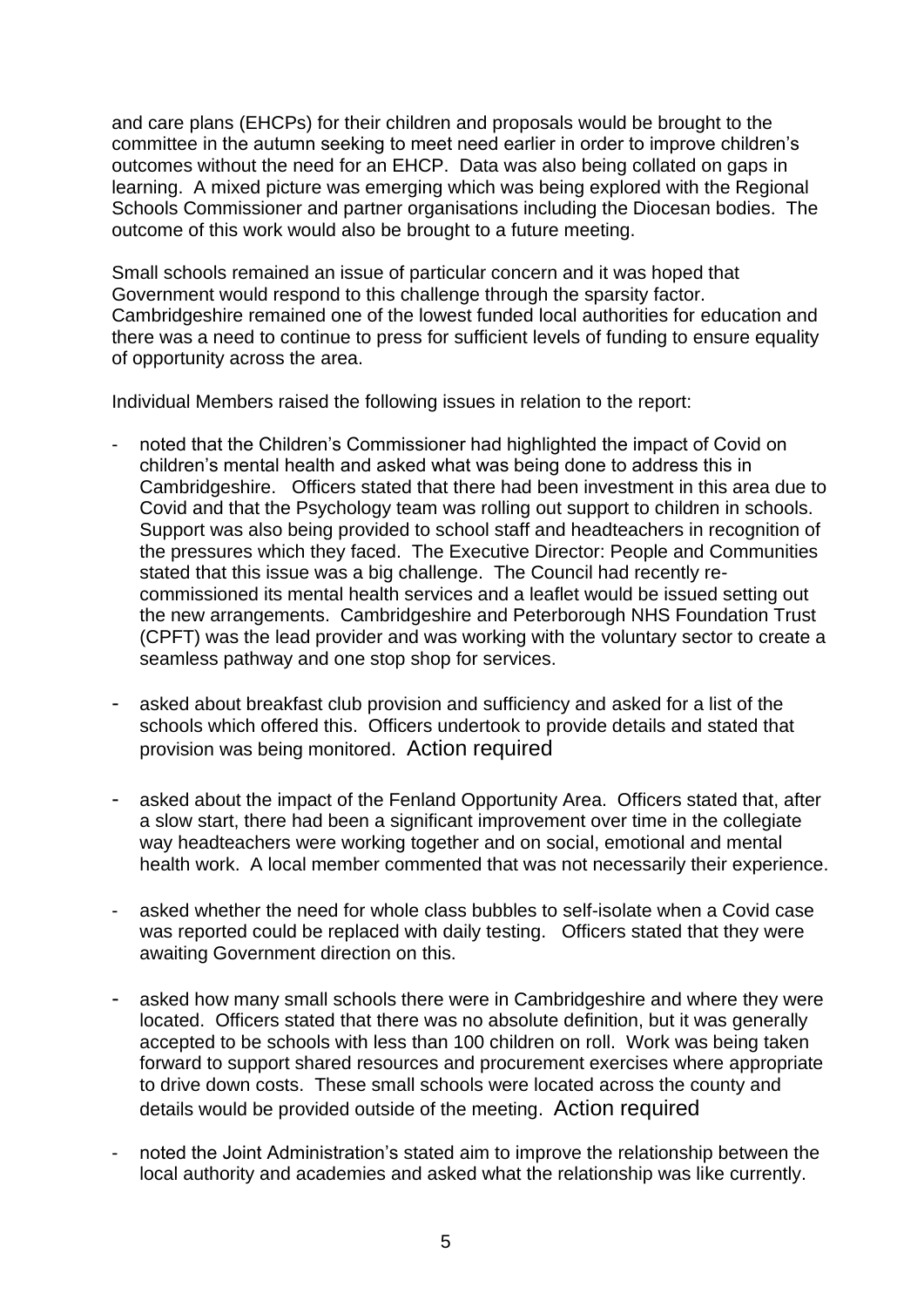The Service Director for Education stated that the relationship was strong and collaborative.

- asked what further work was being done in relation to the findings of the local authority survey of schools. Officers stated that this would focus on clear school improvement priorities and the role of the local authority in relation to both maintained and academy schools. A report would be brought to the committee later in the year.
- queried the maximum possible deficit on the dedicated schools grant (DSG) over three to five years, the estimated cost of financing the deficit and how some local authorities had managed to have their deficit written off. The Service Director for Education stated that the cumulative deficit across that period was likely to be in the region of £60m. There was high demand at present and this was particularly evident in relation to social, emotional and mental health needs relating to Covid. The Council's practice in seeking better value for services was in line with that of other local authorities, but he was not willing to compromise children's outcomes which remained the top priority. The Committee might wish to consider how the Council engaged with Government on this issue in future. The cost of financing the deficit was currently around £200k per year, but this was changing all the time. There was no published process for having the deficit written off. Instead, local authorities were invited to apply and Cambridgeshire had not been invited.

The Vice Chair stated that Government funding of the High Needs Block would be a top level challenge and a priority going forward. The Joint Administration was keen to work with all Members, local politicians and families on this and to unite to deliver tangible solutions.

The report was noted.

## 9. Supporting Vulnerable Families

A revised report was published on 28 June 2021 following a Government announcement on funding and a copy was circulated to all members of the Committee electronically. The report contained a revised recommendation which invited the Committee to consider whether to refer a request for up to £537k of funding to the Strategy and Resource Committee to fund supermarket vouchers and wider support to families during the summer holidays.

The Council had been running a range of schemes since Christmas to support children and families. With the Government's furlough scheme drawing to a close and an increase in deprivation being seen it was proposed to continue to offer support to families across the summer holidays at a rate of £3 per day. The same eligibility criteria would apply with those in receipt of free school meals, pupil premium payments and post-16 bursaries all eligible for support. In addition, it was proposed to offer wider support to those families just above the threshold to receive free school meals but who were also struggling. The remaining monies from previous voucher schemes had been used in this way and it was proposed that this should continue. In addition, 2000 places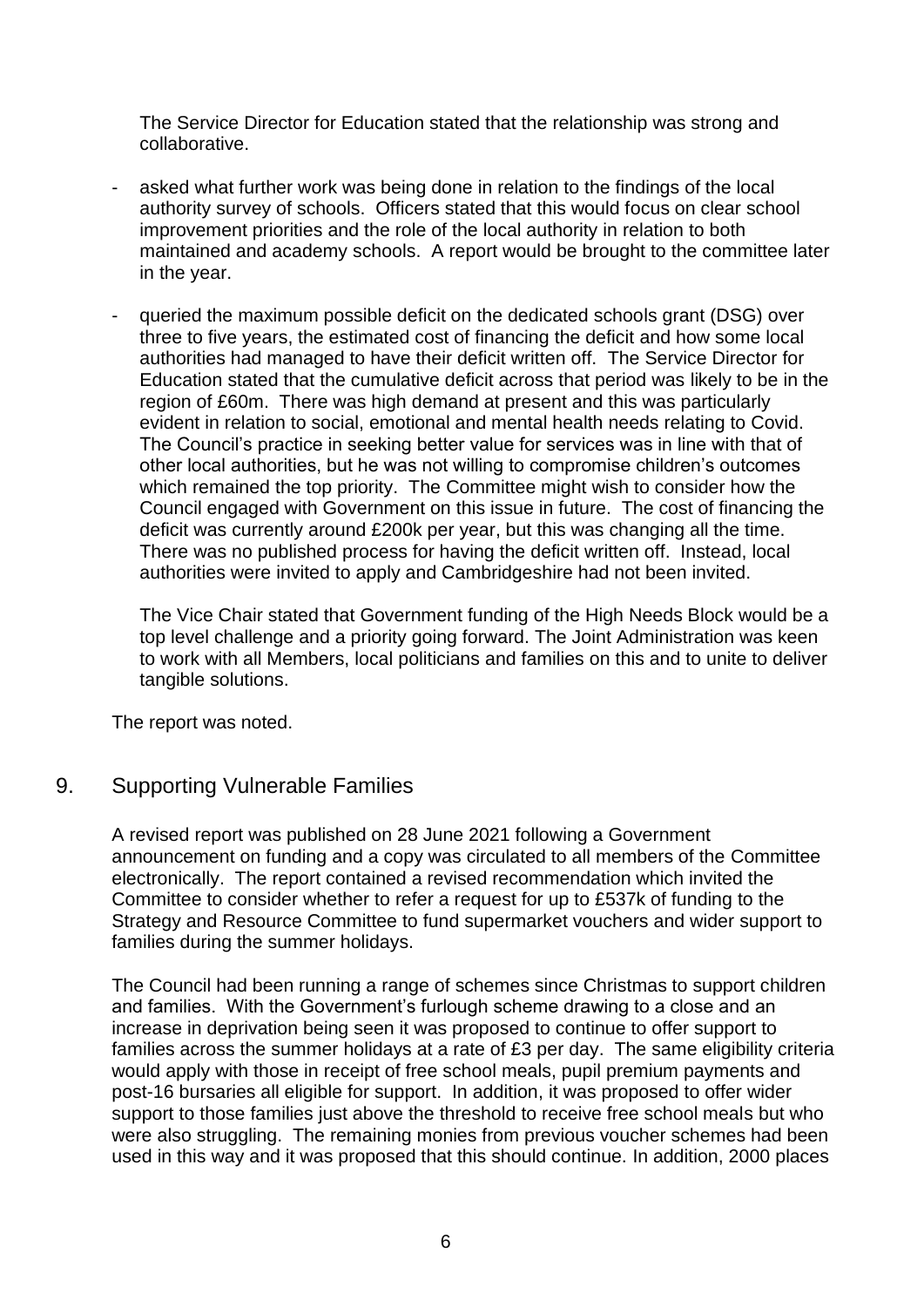would be offered through the Holiday Activities and Food Fund (HAF) in addition to the voucher scheme.

Individual Members raised the following issues in relation to the report:

- asked whether there were any limitations on what the vouchers could be used to buy, for example alcohol or tobacco products. Officers stated that eight supermarkets were taking part in the scheme. Of these, two placed no restrictions on what the vouchers could be used to buy.
- commented that the requirement to wear branded uniform at some schools created additional expense for parents and asked whether the Council had any influence on this. Officers stated that this was an area of national attention and that legislation was currently being explored around limiting the cost of school uniforms. The Council would remind schools of the financial challenges which many families faced and the Service Director for Education undertook to discuss with the Service Director for Adults and Communities what support might be made available on a case by case basis.
- asked whether any data was available around the uptake of previous voucher schemes amongst different ethnic groups. Officers stated that around 95% of vouchers had been accessed, but that the ethnic background of those doing so was not known. A request had been made to see if this data could be made available in future. The voucher offer had been translated into a number of languages in the past, but officers would be happy to look at any suggestions for additional ways of bringing this to the attention of more communities.
- expressed frustration that some families in most need of support were not able to access the voucher scheme. An example was given of low paid workers who were struggling to meet the costs of childcare. Officers stated that they were looking at siblings being able to access support and that any surplus places on the HAF scheme would be made available to those in need.
- asked about managing expectation going forward when similar schemes might not be available. The Service Director for Education stated that the intention was to transition away from voucher schemes towards the support provided by the Hub. The letter to parents advising them about the voucher scheme would make clear that there would be a tapering of this support if no further Government funding was to be made available.

The Chair expressed her thanks to the Service Director for Education and his team on their work on this issue.

It was resolved by a majority to:

Refer the request for up to £537k of funding to support supermarket vouchers and wider support to families during the summer holidays to the Strategy and Resource Committee for decision.

Co-opted members were eligible to vote on this item.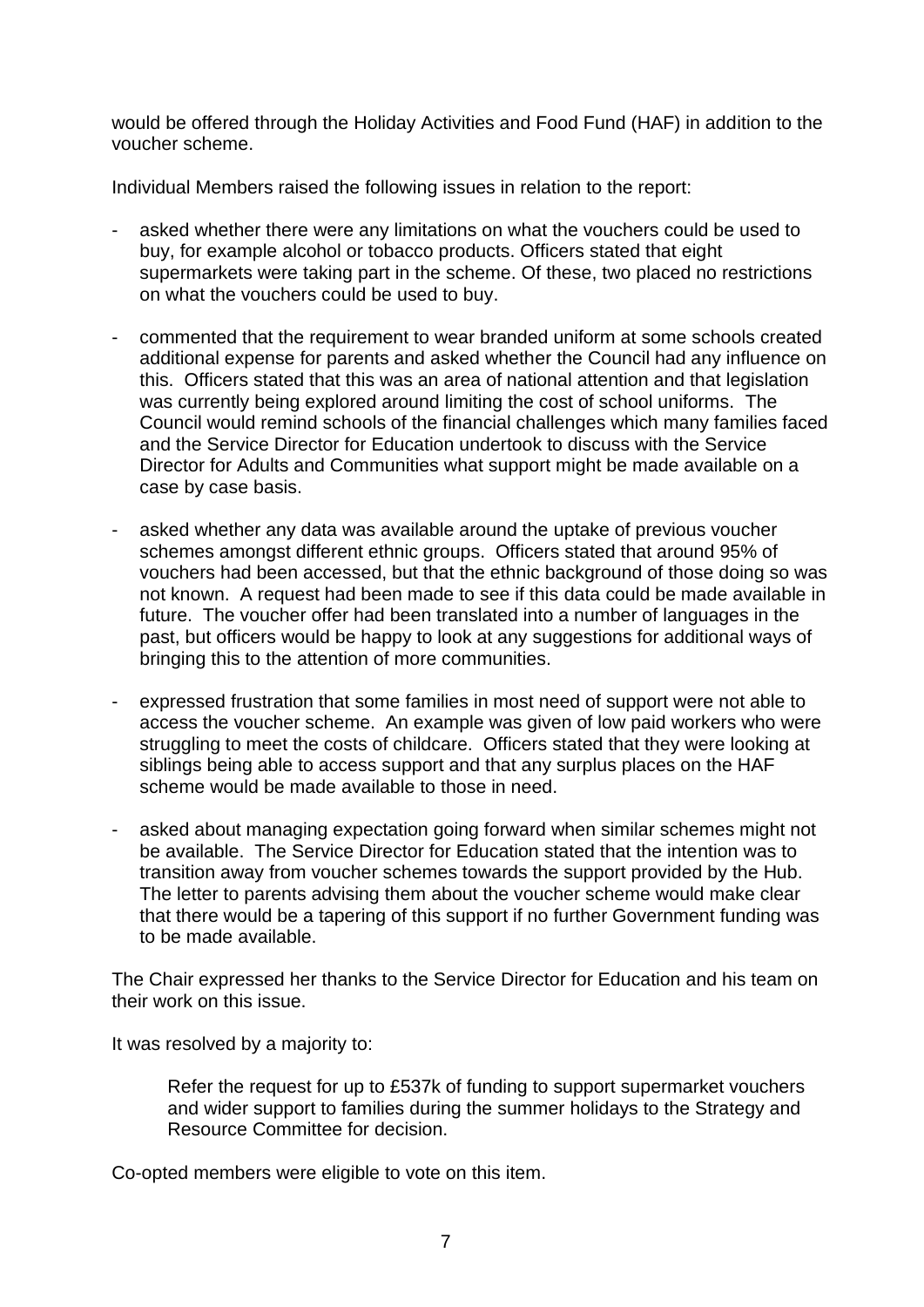# 10. Cambridgeshire Sufficiency Strategy

The Committee was advised that the Council had a statutory duty to have a sufficiency strategy in place to minimise the number of children coming into care and to ensure that sufficient places were available for those who were taken into care. Around 70% of the children and young people in the Council's care were placed with foster carers which was consistent with the national average of between 70-72%. The number of in-house foster carers within this group had increased over previous years and now represented just over half of all foster carers and officers were looking to increase this figure further. Work was underway to look at encouraging foster carers to support older children and young people and consideration was also being given to a business review around the provision of a residential children's home. There was high demand for the residential places available through the independent sector and costs were increasing significantly. The Council had run its own residential children's homes in the past and these had not been particularly successful, but it might be timely to look at this again.

Individual Members raised the following issues in relation to the report:

- thanked Cambridgeshire residents for responding to the campaign to recruit more in-house foster carers.
- asked whether the mentoring scheme for young people in care would be continuing beyond the pilot project and encouraged Members to take part if it was. Officers confirmed that they would want to see this continue.
- asked that any new residential children's homes should not be located in Fenland as there were already a number of independent providers located there. The Service Director for Children and Safeguarding stated that it was unlikely that any new provision would be located in Fenland given the existing provision there which would also impact on the workforce available, but that any decision would be brought to the Committee.
- asked what lessons had been learned from the Council's previous experience of running residential homes. Officers stated that previous homes had relatively high occupancy levels of six or more young people. Current thinking favoured smaller households of two or three young people with a more specialised approach.
- commented that foster carers were doing an incredible job and were to be commended. The Service Director for Children and Safeguarding echoed this sentiment.
- welcomed the actions listed, but asked how the success of these was measured. The Service Director for Children and Safeguarding stated that outcomes were measured all of the time. Distance to placements and the number of in-house foster carers were amongst the most fundamental of these.
- asked whether the Council would consider helping with housing to enable foster carers to take on an additional child or children. The Service Director for Children and Safeguarding stated that he would not rule this out, but more typically the Council might contribute to the cost of an extension for established foster carers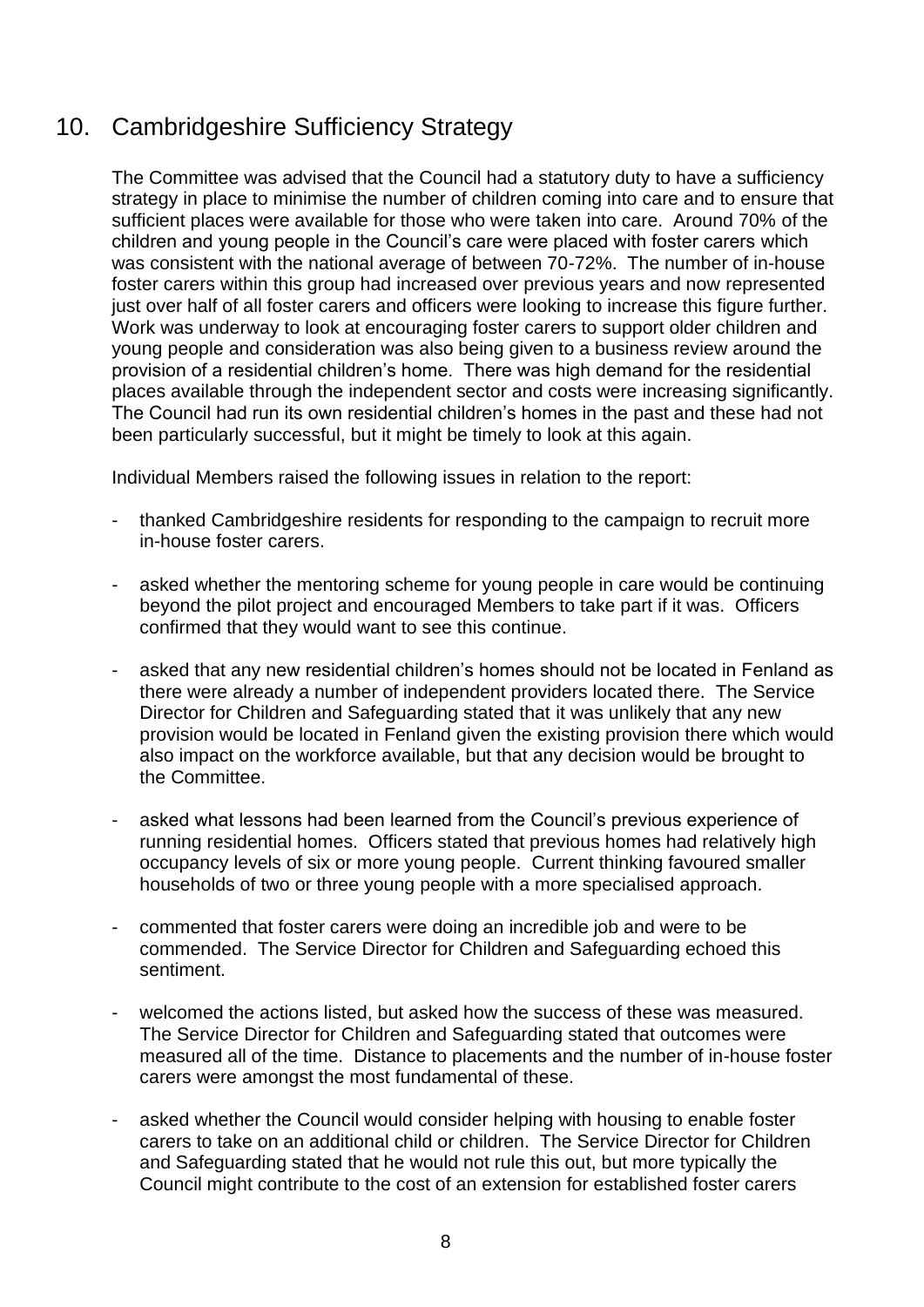making a permanent home for a young person with a charge over the cost on a sliding scale over time.

- commented that foster carers undertook significant amounts of training and should be treated as professionals. Another Member suggested that it would be useful for the Committee to receive training on the work of foster carers. The Chair agreed. Action required

It was resolved unanimously to:

Adopt the sufficiency strategy included as Appendix 1 to the report.

Co-opted members were eligible to vote on this item.

11. Children and Young People Committee Appointments to Outside Bodies and Internal Advisory Groups and Panels

The Committee reviewed the proposed appointments to outside bodies and internal advisory groups and panels. Members were advised that the Executive Director: People and Communities had exercised her delegated authority to appoint to vacancies within the committee's remit outside of meetings in consultation with the Committee Chair and Vice Chair to appoint Councillor Anna Bradnam as Chair of the Corporate Parenting Sub-Committee and Councillor Philippa Slatter as Vice Chair for the municipal year 2021/22 on 18 June 2021. The Committee was further advised that the appointment of Council representatives to the Fostering Panel was being put on hold pending consideration of the recommendations of an Independent Remuneration Panel.

In addition to the appointments included in the published papers the Adults and Health Committee had invited the Children and Young People Committee to nominate up to three representatives to attend quarterly liaison meetings with Cambridgeshire Community Services NHS Trust. Details of these and all other remaining vacancies would be circulated to Spokes with an invitation to submit nominations.

It was resolved unanimously to:

- i. Review and agree the appointments to outside bodies as detailed in Appendix 1.
- ii. Review and agree the appointments to Internal Advisory Groups and Panels, as detailed in Appendix 2.
- iii. Note the appointment of Councillor Anna Bradnam as Chair of the Corporate Parenting Sub-Committee and Councillor Philippa Slatter as Vice Chair for 2021/22;
- iv. Note the Local Authority School Governor appointments for spring term 2021 as detailed in Appendix 3.